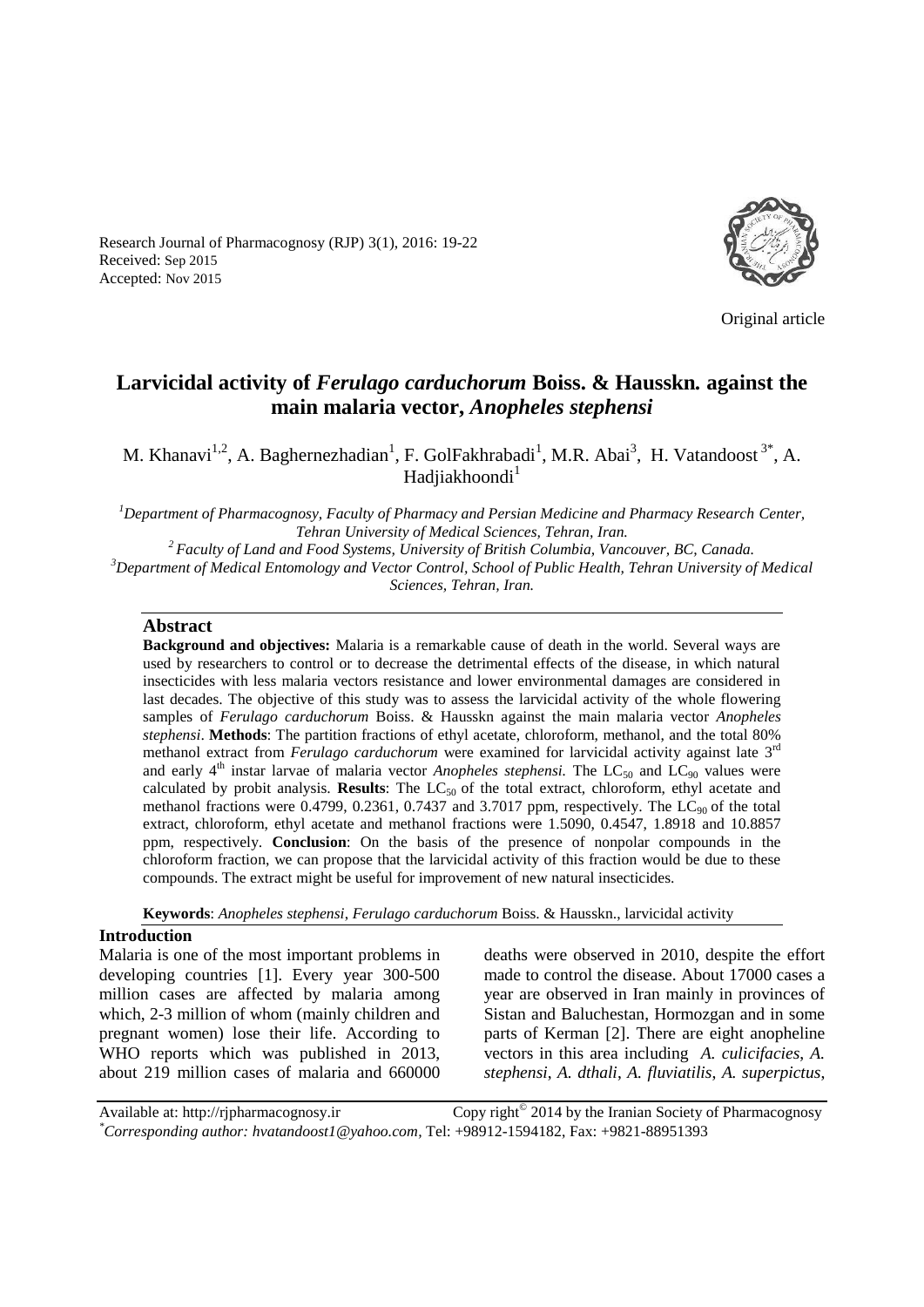### *Khanavi M. et al.*

*A. pulcherrimus* [3,4], *A. sacharovi* and *A. maculipennis*, which the last two are considered as malaria vectors in northern part of the country [5,6]. *A. stephensi* is considered as the main malaria vector in southern of Iran [7]. There are several measures for malaria vector control in Iran including using larvicids, indoor residual spraying and use of treated bed nets. Resistance to insecticides is widespread for mosquitoes and many other pests, causing operational problems for control programmers. Thus, researchers are trying to find new insecticides based on natural constituents throughout the world [8]. *Ferulago* is a genus from Apiaceae family; there are 35 species of this genus in the world, some of which are found in Iran, including *F. stellata, F. angulata, F. macrocarpa, F. subvelutina, F. bernardi, F. phialocarpa*, *F. contracta* and *F. carduchorum*. Some species of *Ferulago* have been used ethnically as sedative, tonic and remedy of chronic ulcers, snakebites, hemorrhoids, diseases of the spleen, headaches and digestive pains [9]. *Ferulago carduchorum*  Boiss. & Hausskn (Apiaceae) grows in west part of the country [10]. It is used by local people in dairy and oil ghee to increase hold time and give a pleasant taste. In the past, the species was used as a natural preservative to delay expiration date of meat*.* Various biological activities have been reported for the genus *Ferulago*, so far including antioxidant activity for *F. angulata* [11], larvicidal activity for *F. nodosa* [12], cytotoxicity for *F. angulata* [13], antibacterial and anti-*Candida* properties for *F. angulata* subsp*. carduchorum* [14]. The present study was aimed to determine the larvicidal activity of the extract of *F. carduchorum* against the main malaria vector *A. stephensi*.

# **Experimental**

### *Plant material*

The aerial parts of *F. carduchorum* were collected from Manesht Mountain, Ilam provices of Iran in the flowering stage. The plant was identified by Dr. Y. Ajani and voucher specimen was deposited at the Central Herbarium of the Institute of Medicinal Plants, Karaj, Iran.

# *Extraction and fractionation*

The plant aerial parts were dried for a week at room temperature and powdered. The air-dried and ground aerial parts of *F. carduchorum* were extracted using the percolation method with MeOH/H<sub>2</sub>O (80/20) at room temperature for 3 weeks. The extract was evaporated with a rotary evaporator and freeze-dried. Then, it was subjected to silica gel (mesh 230-400) column chromatography  $(CC)$  with *n*-hexane,  $CHCl<sub>3</sub>$ , EtoAc and MeOH as an eluents, to give four different fractions.

# *Mosquitoes*

*Anopheles stephensi* larvae were obtained from the laboratory of the School of Public Health and Institute of Health Research, Tehran University of Medical Sciences, Tehran, Iran (originally from the malarious areas of Kazeroon, Fars province Iran). They were reared under insectary conditions at 60**±**5% humidity, 25±1 ºC and 12:12 hours dark: light photo-period and were fed with 10 percent sucrose solution. The late  $3<sup>rd</sup>$  and early  $4<sup>th</sup>$  instar larvae were used for the tests.

# *Biological study*

Extract of *F. carduchorum* was assessed against late 3<sup>rd</sup> and early 4<sup>th</sup> instar larvae of *A. stephensi*. These larvae were exposed to different concentrations of the *F. carduchorum* extracts which were prepared in methanol. The minimum concentration was 20 ppm (chloroform fraction) and the maximum was 2560 ppm (methanol fraction). These concentrations gained the appropriate mortality to plot the regression line. Mortality rate was calculated after 24 h exposure period. All the tests were conducted at 25**±**1 ºC and 60**±**5% humidity, and 12:12 hours (dark: light) photo- periods in the laboratory conditions. For each concentration, 4 replicates of 25 larvae were used. The *n*-hexane fraction could not be dissolved in common solvents (methanol and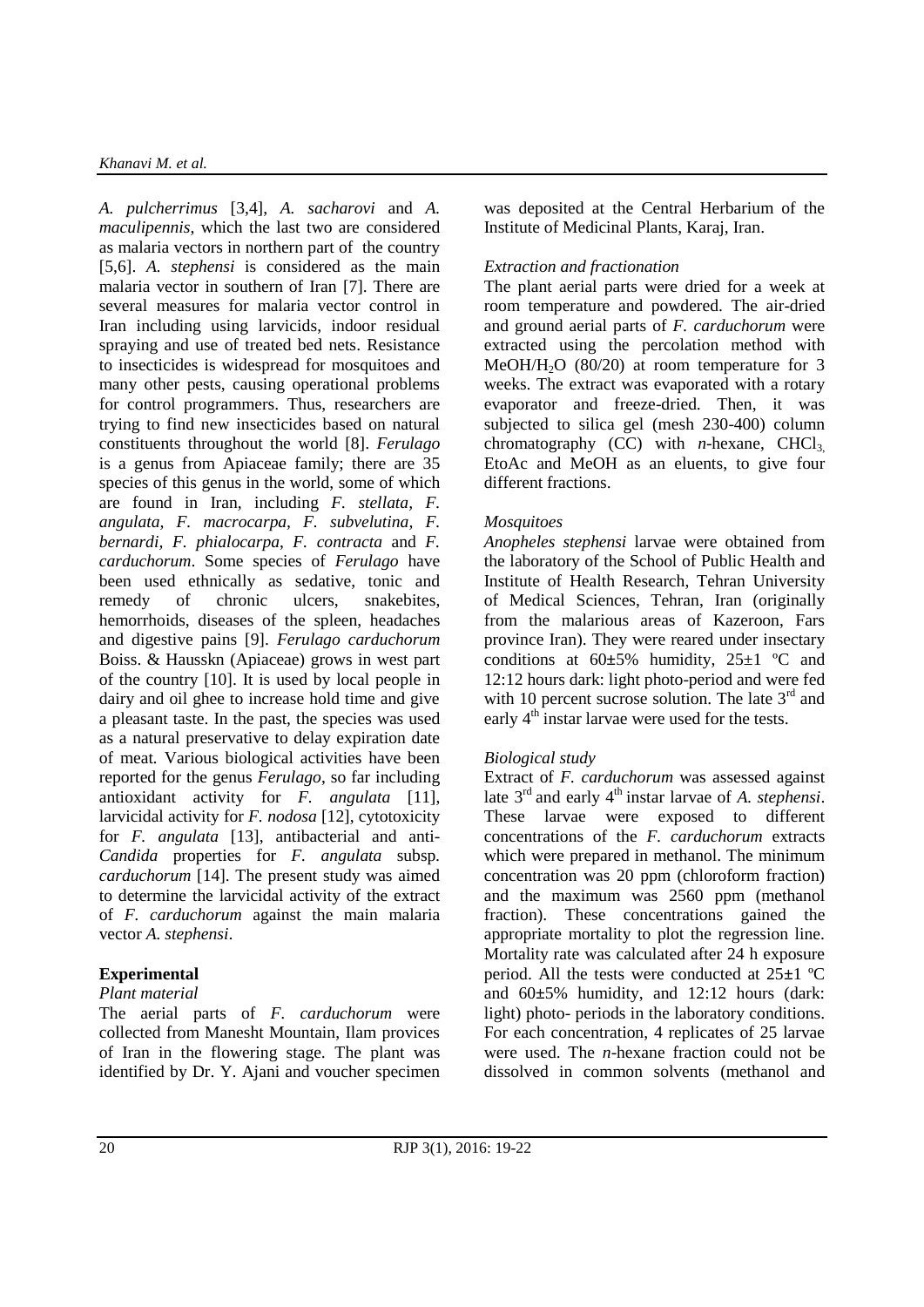ethanol) of larvicidal tests, so the related biological test was not carried out in the study.

### *Statistical analysis*

 $LC_{50}$  and  $LC_{90}$  were determined by the use of regression line applied by Finny [15]. From the regression line between probit mortality and logarithmic dose, the parameters including  $LC_{50}$ , confidence interval (CI),  $LC_{90}$  and slope values were calculated [16]. The regression line was plotted using Microsoft Excel

#### **Results and Discussion**

In the present study, the larvicidal activity of the total extract and chloroform, ethyl acetate and methanol fractions were investigated.

As it is mentioned in figure 1, both  $LC_{50}$  and  $LC_{90}$  values for chloroform fraction were 0.2361 and 0.4547 ppm, respectively which were lower than other extracts. The total extract of *F. carduchorum* showed good activity with  $LC_{50}$ and  $LC_{90}$  values 0.4799 and 1.5090 ppm, respectively.  $LC_{50}$  and  $LC_{90}$  values for the ethyl acetate and methanol fractions were (0.7437, 1.8918 ppm), and (3.7017, 10.8857 ppm), respectively. The larvicidal activity of the total extract and chloroform fraction could be attributed to their coumarins and phytosteroids. Secondary metabolites with broad range of activities have been found in genus of *Ferulago*.



**Figure 1.** Lethal concentration values of extract and fractions from *Ferulago carduchorum* Boiss. & Hausskn. against third instar larvae of *Anopheles stephensi*

In our other researches, the larvicidal activities of methanol extracts of some Iranian plants including *Eucalyptus camaldulensis* [17], *Lawsonia inermis*, *Thymus kotschyanus*, *Cedrus deodara*, eight species from *Stachys* [18] and *Nepeta menthoides* [19] against *A. stephensi* were investigated. Comparing to the results of other studies mentioned above, it seems that the total extract and fractions of *F. carduchorum* were more potent than these plants against *A. stephensi*. Therefore, *F. carduchorum* could be suggested as a considerable alternative insecticide in comparing with chemical compounds. The previous studies confirmed the presence of phytosteroids, coumarins and flavonoids in *Ferulago* genus [20]. So, the larvicidal activity of *F. angulate* may be due to the high content of coumarins and phytosteroids. The chloroform fraction of *F. carduchorum* was found to be more effective than other fractions and the total extract**.** In conclusion, the larvicidal effects of the chloroform fraction could be related to the semi- to nonpolar compounds existing in the plant.

### **Acknowledgements**

The present study was a part of Pharm. D. thesis funded and supported by the Tehran University of Medical Sciences (TUMS), Tehran, Iran.

#### **Declaration of interest**

The author declares that there is no conflict of interest. The author alone is responsible for the content of the paper.

### **References**

- [1] Sturchler P. How much malaria is there world-wide? *Parasitol Today*. 1989; 5: 39- 40.
- [2] Hatami H. *The textbook of public health*. 3rd ed. Tehran: Shahid Beheshti University of Medical Sciences, 2013.
- [3] Emami SN, Vatandoost H, Oshaghi MA, [Mohtarami F](http://www.ncbi.nlm.nih.gov/pubmed/?term=Mohtarami%20F%5BAuthor%5D&cauthor=true&cauthor_uid=18092530)[, Javadian E,](http://www.ncbi.nlm.nih.gov/pubmed/?term=Javadian%20E%5BAuthor%5D&cauthor=true&cauthor_uid=18092530) [Raeisi A.](http://www.ncbi.nlm.nih.gov/pubmed/?term=Raeisi%20A%5BAuthor%5D&cauthor=true&cauthor_uid=18092530) Morphological method for sexing anopheline larvae. *J Vector Borne Dis.* 2007; 44(4): 245- 249.